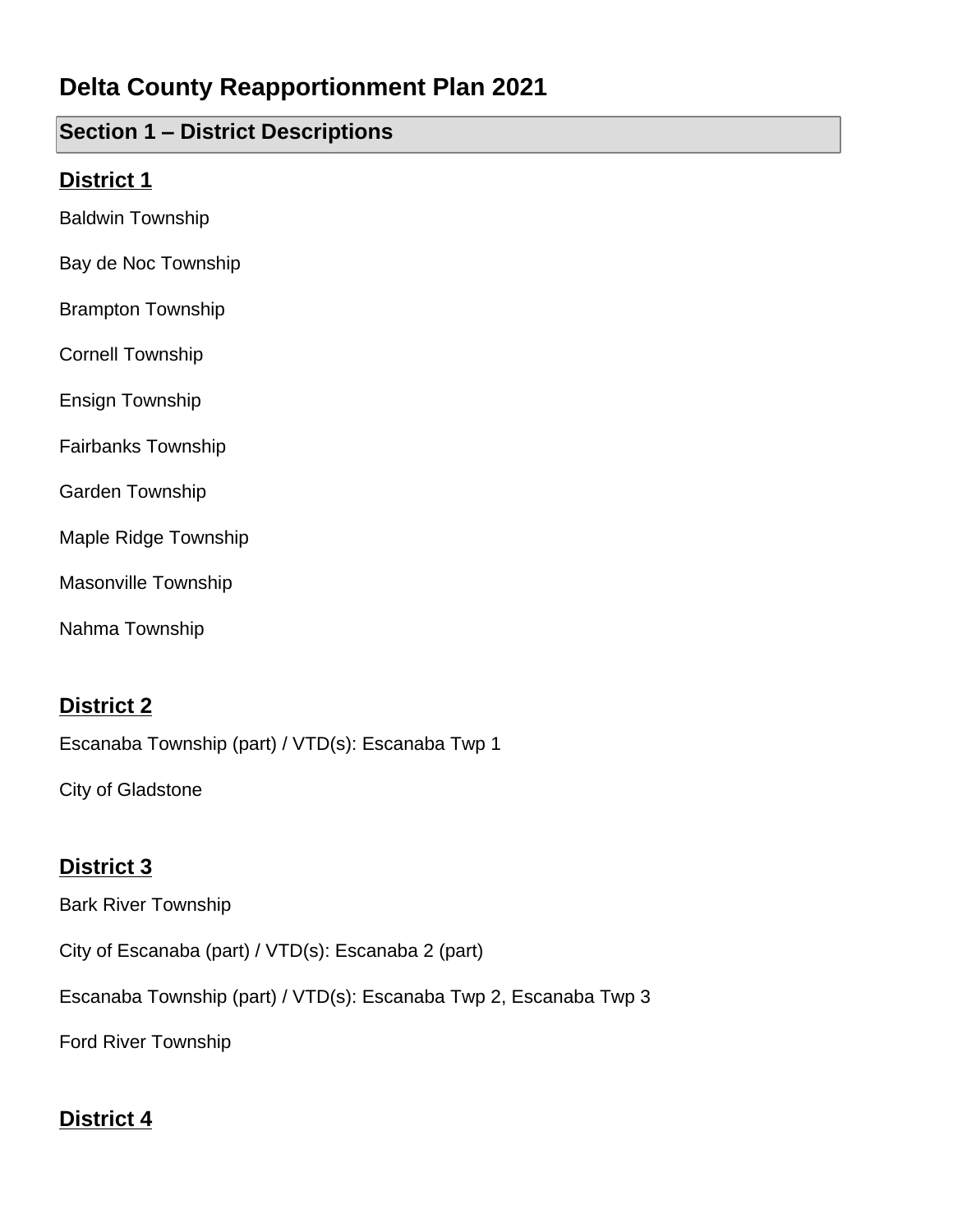City of Escanaba (part) / VTD(s): Escanaba 1, Escanaba 2 (part), Escanaba 3 (part)

#### **District 5**

City of Escanaba (part) / VTD(s): Escanaba 3 (part), Escanaba 4

Wells Township

#### **Section 2 – Data and Demographics**

#### **Population**

| <b>District</b><br><b>Name</b> | Total<br><b>Population</b> | <b>Target</b><br><b>Population</b> | <b>Variance</b> |          | Variance % Compactness<br><b>Polsby Popper Schwartzberg</b> | <b>Compactness</b> |
|--------------------------------|----------------------------|------------------------------------|-----------------|----------|-------------------------------------------------------------|--------------------|
| District 1                     | 7.200                      | 7.381                              | $-181$          | $-2.447$ | 0.322                                                       | 0.567              |
| District 2                     | 7,473                      | 7,381                              | 92              | 1.252    | 0.318                                                       | 0.564              |
| District 3                     | 7,613                      | 7,381                              | 232             | 3.149    | 0.242                                                       | 0.492              |
| District 4                     | 7,407                      | 7,381                              | 26              | 0.358    | 0.376                                                       | 0.613              |
| District 5                     | 7,210                      | 7,381                              | $-171$          | $-2.311$ | 0.367                                                       | 0.606              |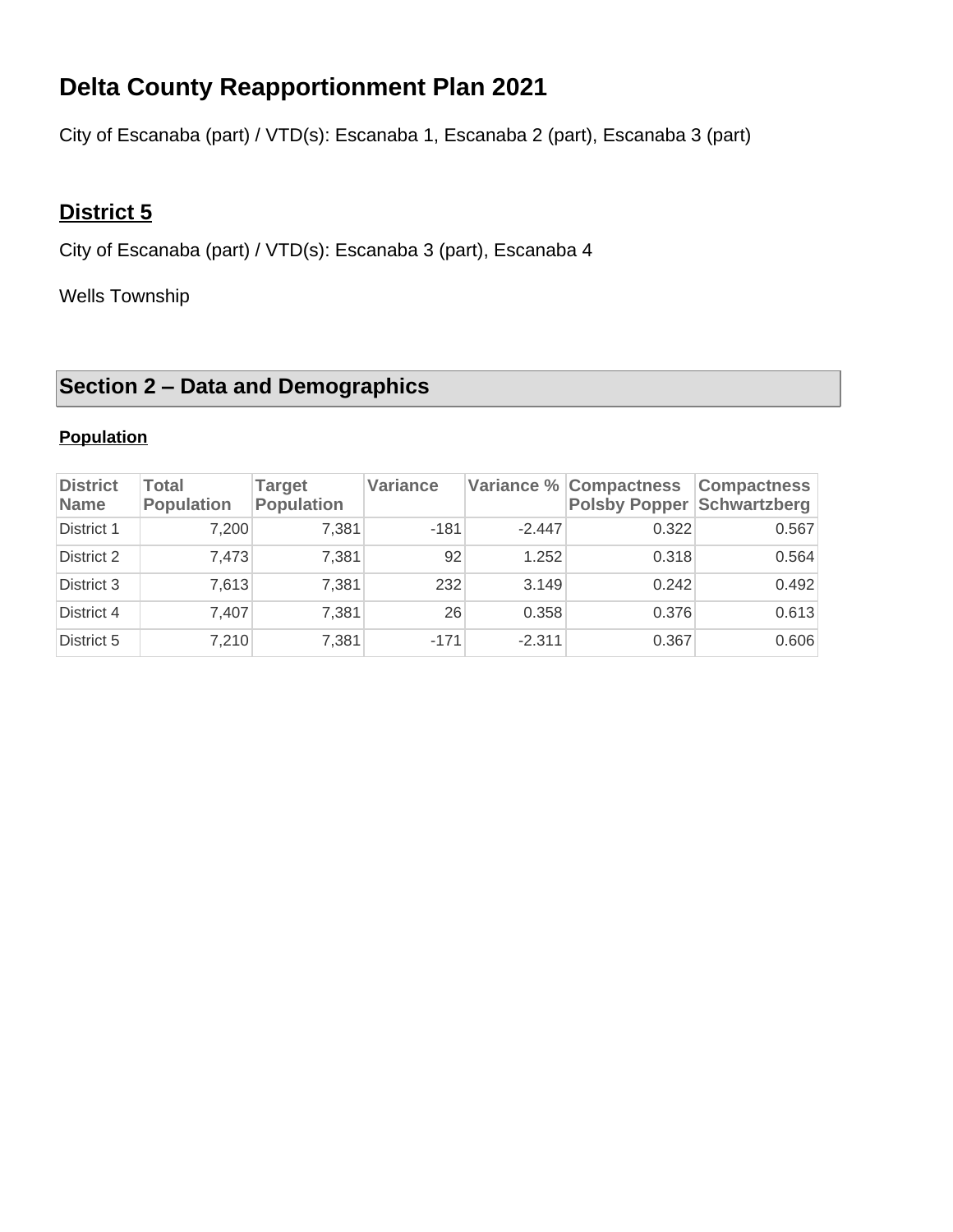#### **Section 3 – Maps**

### Delta County District Map

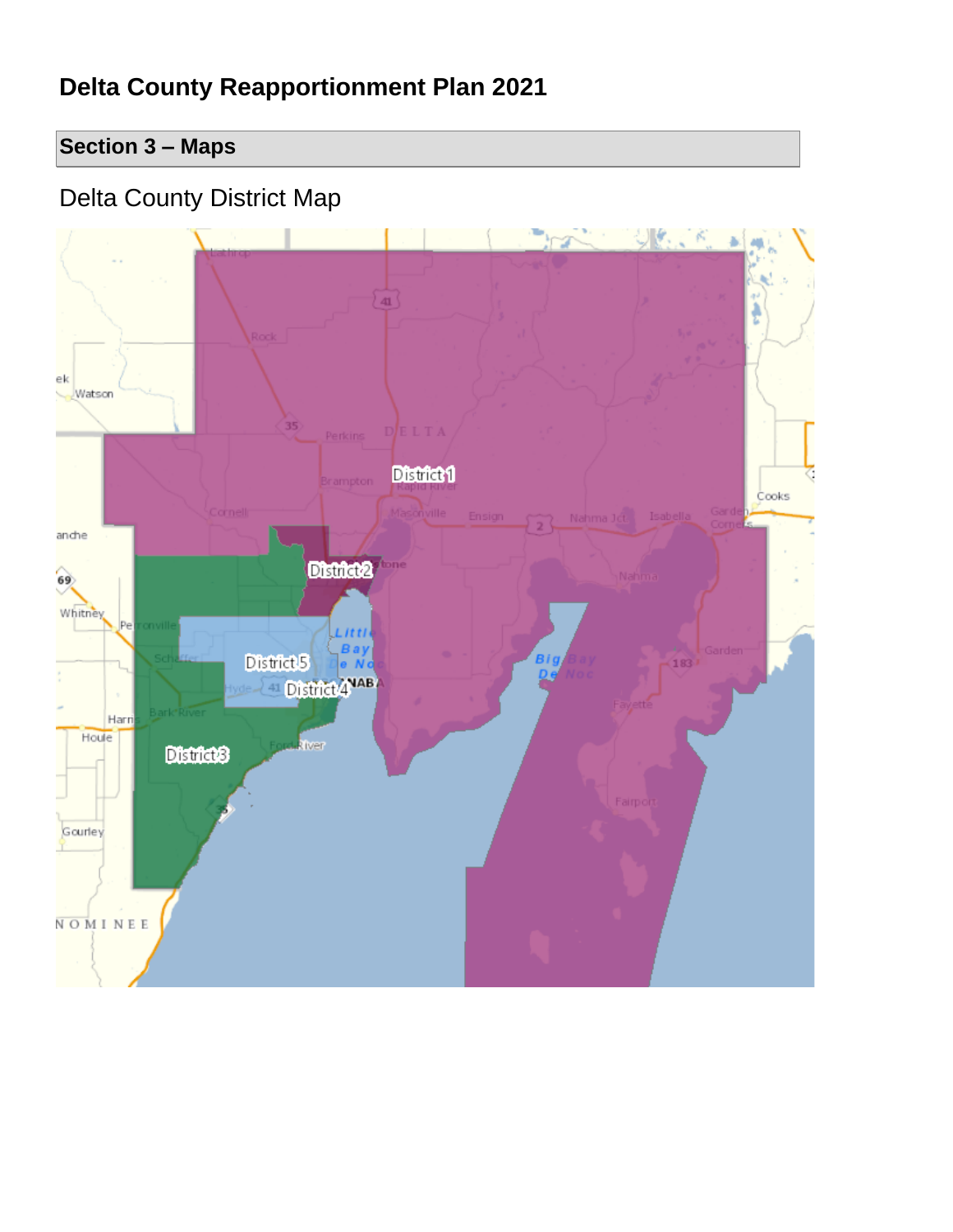District 1 - population 7,200

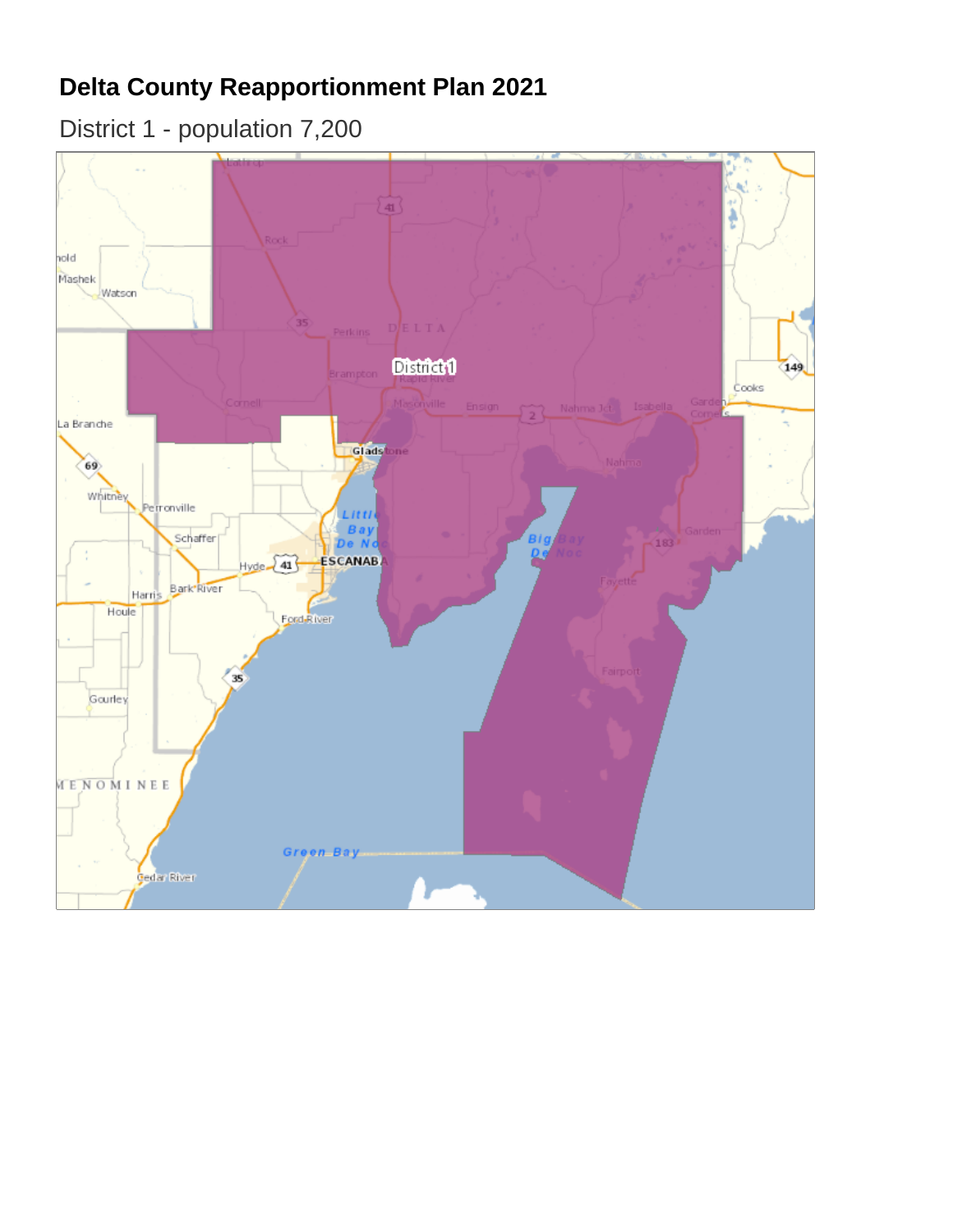District 2 - population 7,473

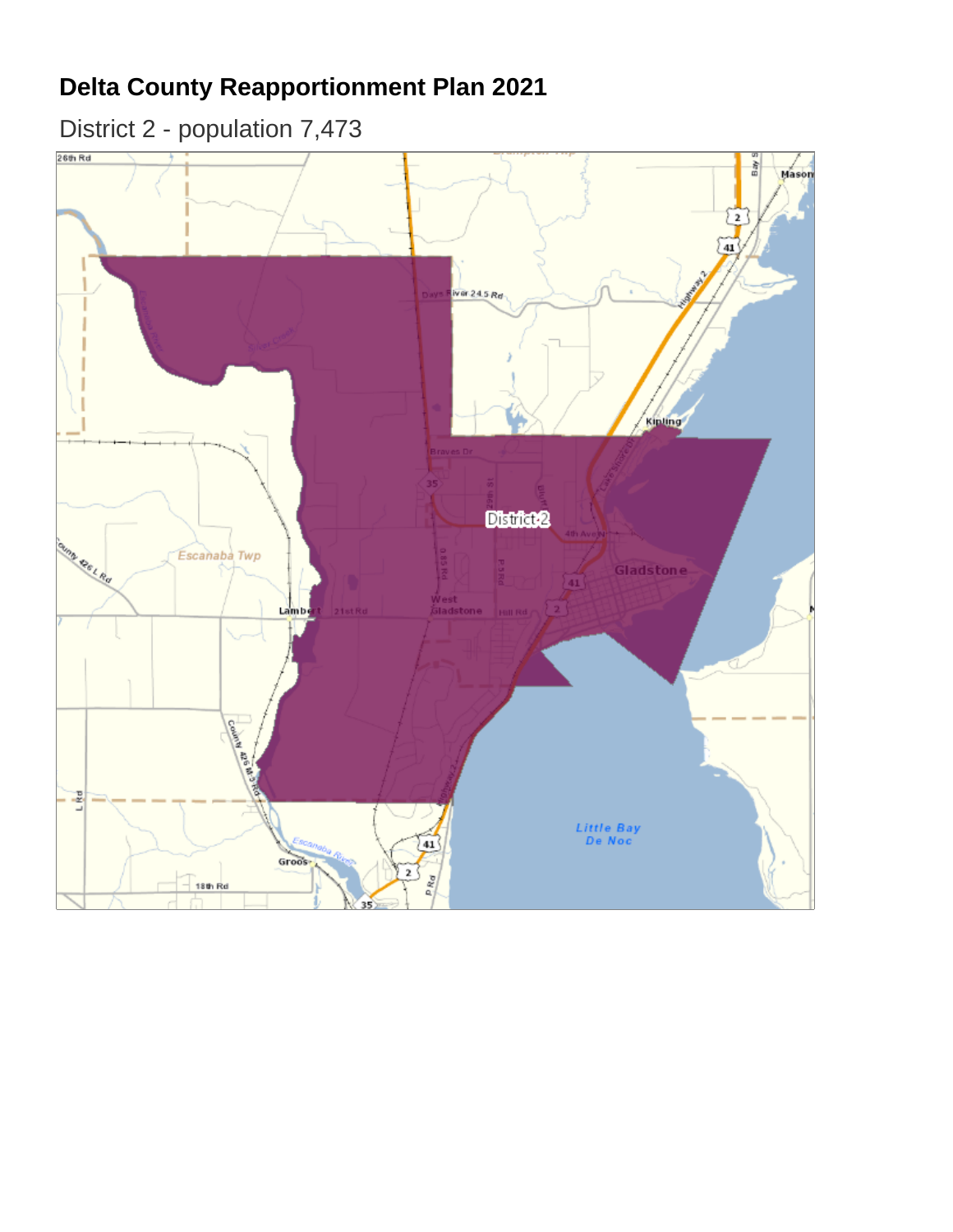## District 3 - population 7,613

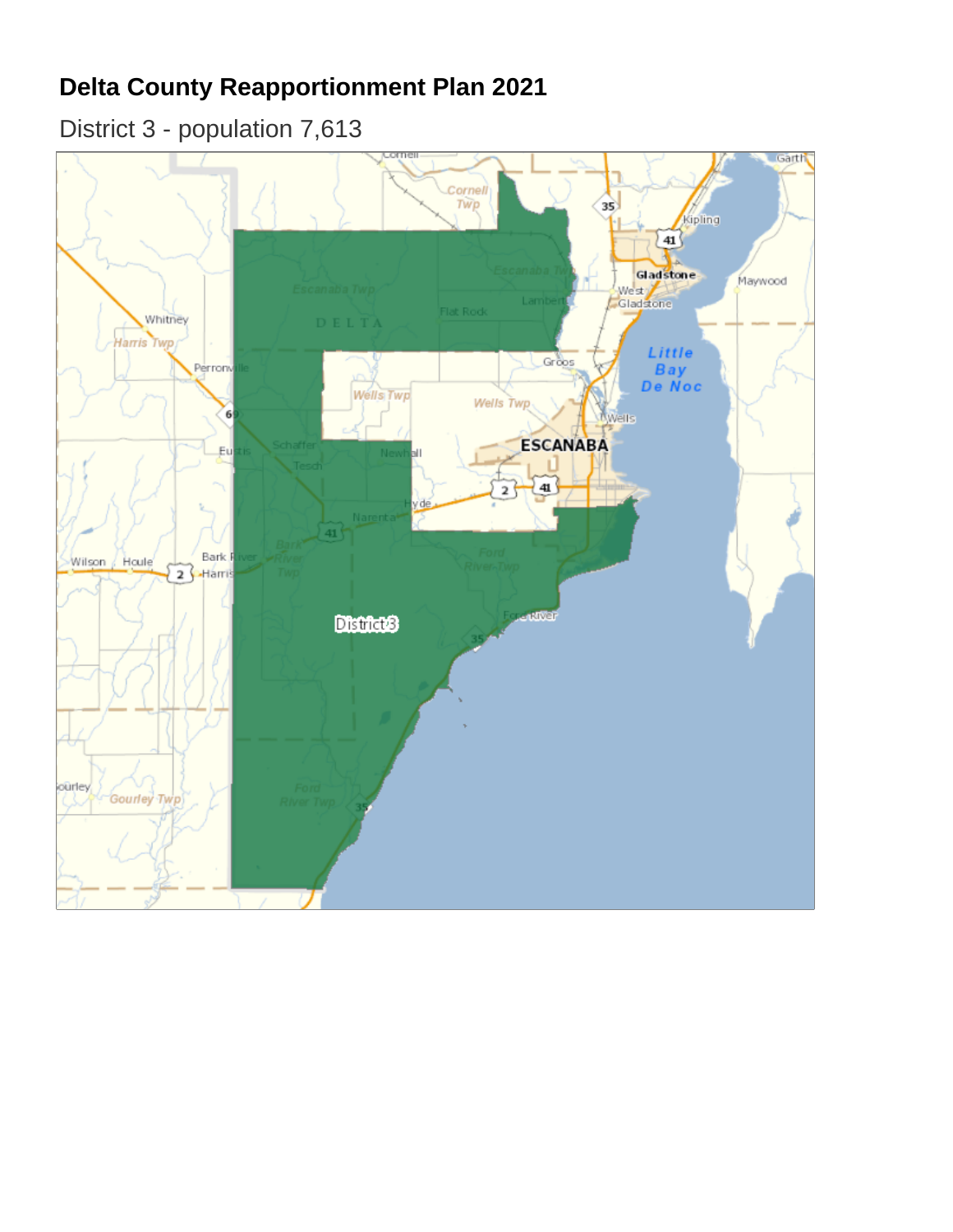District 4 - population 7,407